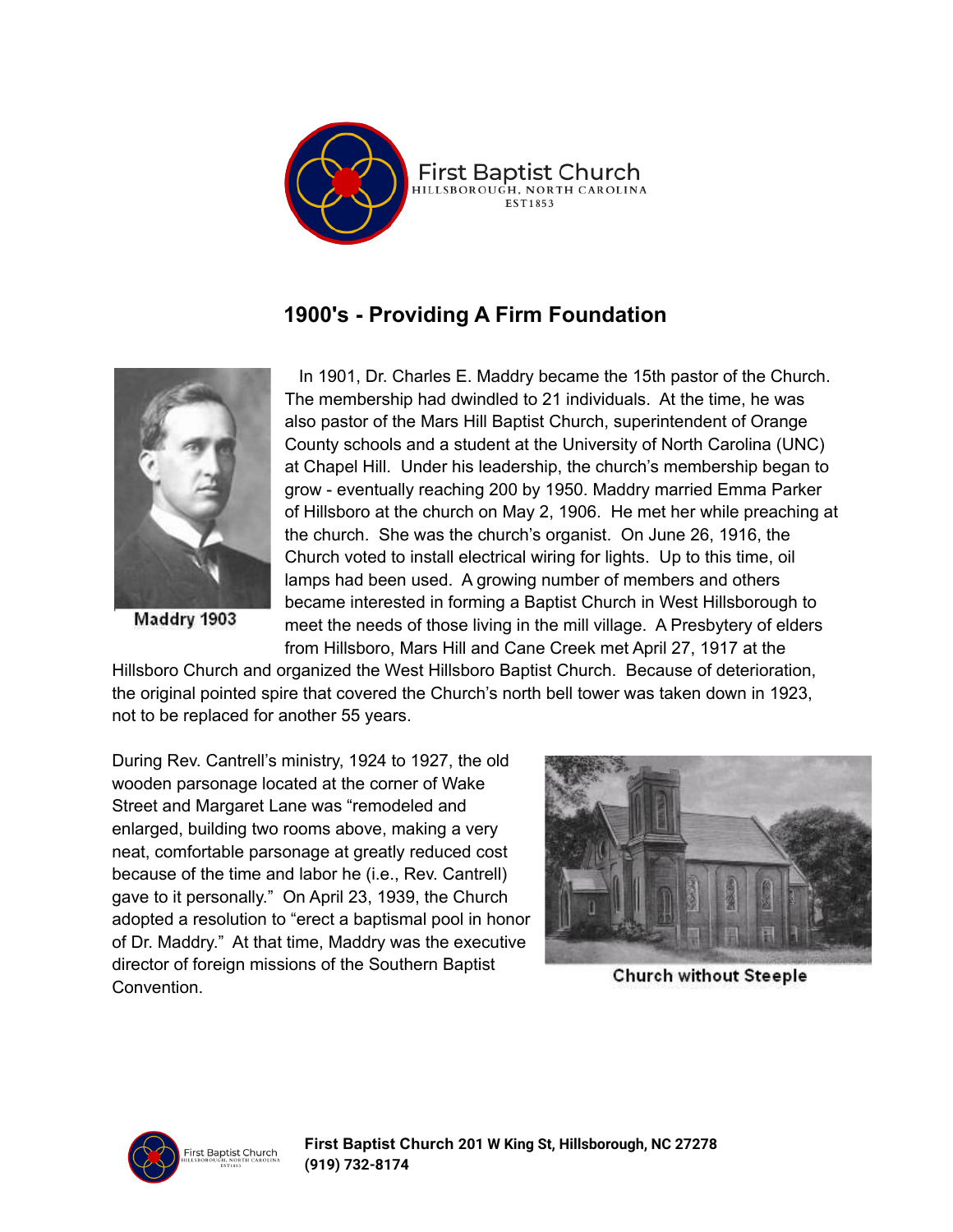T. Paul Deaton was into his second year as pastor when in 1949 a disagreement arose between him and a majority of church members. This resulted in a number of members withdrawing membership from the church; many of whom joined the newly organized Fairview Baptist Church north of town on Highway 70.



1952 Cornerstone

In 1951, the church called Dr. Maddry to serve a second pastorate in Hillsboro. Under his tutelage, the church (1) adopted a system of rotating deacons and election by secret ballot (March 11, 1951); (2) began electing and ordaining women as deaconesses (April 8, 1951); and (3) launched a campaign to renovate the sanctuary and build a new education building. The cornerstone was laid in the summer of 1952 and the new building was dedicated on the church's one hundredth anniversary on November 19, 1953. The total cost of the building and improvements to the sanctuary and grounds amounted to \$83,500. In 1953 a brotherhood was established (February 23rd), the Mt. Zion Baptist Association met for the first time at our church (October 12th) and the church's social

hall was named "The Blake Room" (December 12th) in memory of Fred Blake who had chaired the building committee. Dr. Maddry remained as minister until June 1957.

The sanctuary was carpeted and air conditioned in 1959. On March 26, 1959, the Messenger,the Church's newsletter, was published for the first time. The same month, a lot on the south side of West King Street was bought for \$4,300 from Calvin Ray for a future parsonage. On January 10, 1960 the church held a "note burning" ceremony for the education building. Open house was held in the new parsonage at 223 West King Street on June 16, 1963. E. Glen Holt was minister at that time. Because of increased numbers



New Parsonage, 1963

during Rev. Holt's ministry, two morning worship services were held for the first time with evening services being cut back to two per month.